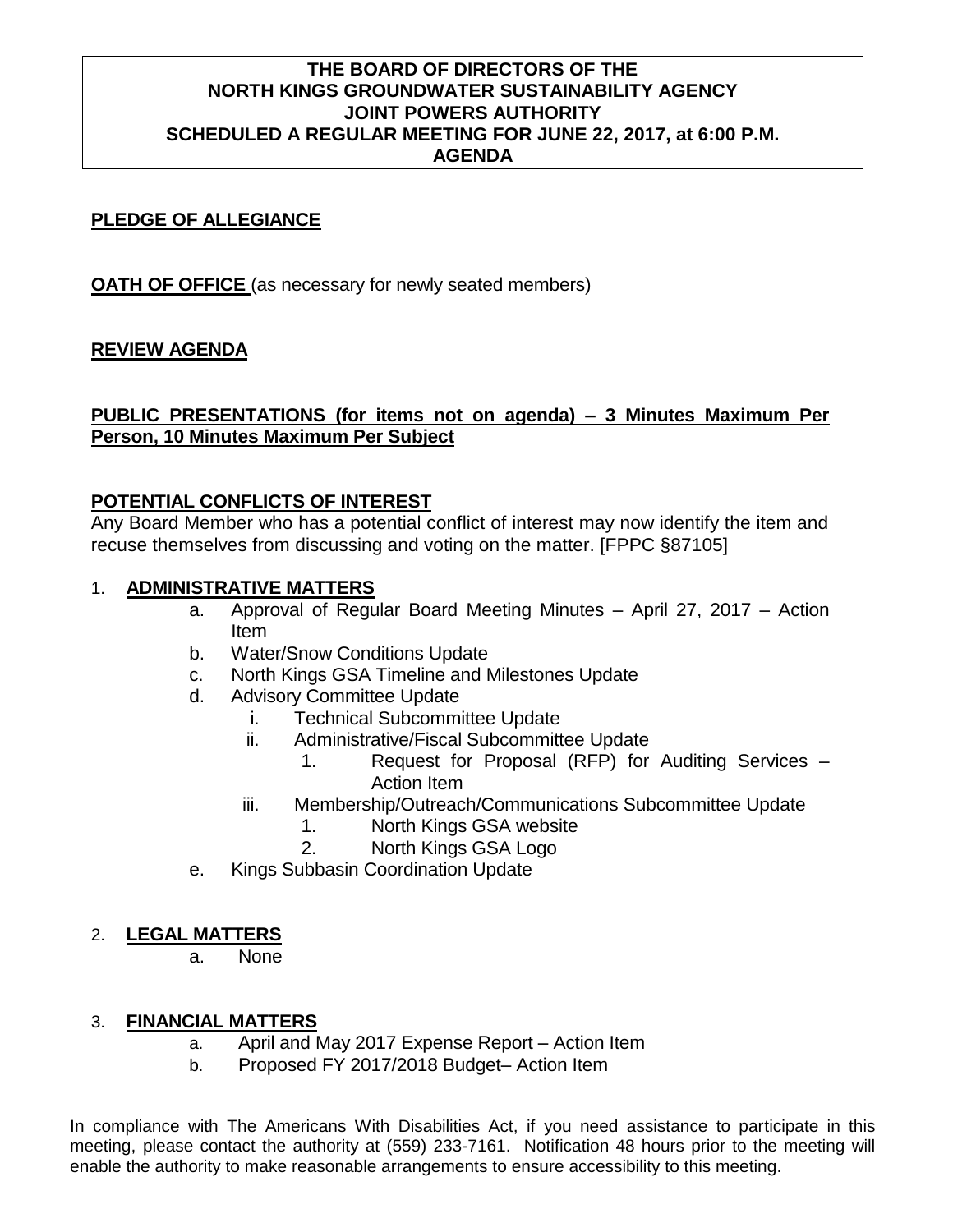# **THE BOARD OF DIRECTORS OF THE NORTH KINGS GROUNDWATER SUSTAINABILITY AGENCY JOINT POWERS AUTHORITY SCHEDULED A REGULAR MEETING FOR JUNE 22, 2017, at 6:00 P.M. AGENDA**

#### 4. **EXECUTIVE OFFICER REPORT**

- a. Insurance Action Item
- b. Future Meeting Schedule

### 5. **DIRECTORS REPORT**

6. **ADJOURNMENT**

Note: This agenda is posted pursuant to the provisions of the Government Code commencing at Section 54950. The date of this posting is June 19, 2017. Posting locations are: 1) Fresno Irrigation District Office; 2) FID Website; and 3) Notice Box located in front of 2907 S Maple Avenue – Fresno, CA (24 hour access available on District website and in the mailbox in front of building).

"In accordance with California Government Code Section 54957.5, any writing or document that is a public record, relates to an open session agenda item and is distributed less than 72 hours prior to a regular meeting, will be made available for public inspection in the District offices during normal business hours. If, however, the document is not distributed until the regular meeting to which it relates, then the document or writing will be made available to the public at the location of the meeting."

In compliance with The Americans With Disabilities Act, if you need assistance to participate in this meeting, please contact the authority at (559) 233-7161. Notification 48 hours prior to the meeting will enable the authority to make reasonable arrangements to ensure accessibility to this meeting.